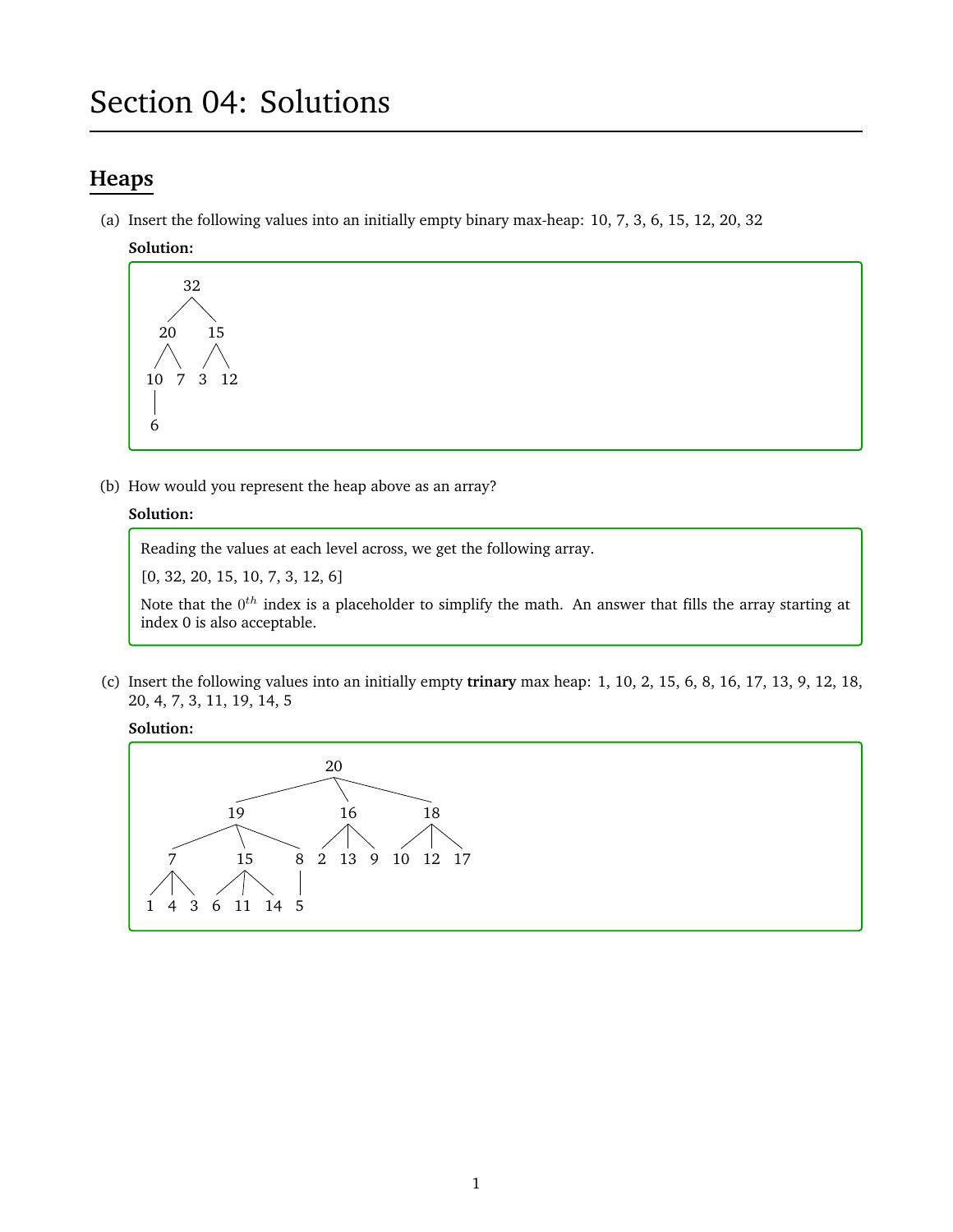(d) What would the heap from part c look like after calling removeMax() twice?

# **Solution:**



(e) Consider a binary heap implementation using an array with the root at index 1. What is the index of the parent of the element at index i? What is the index of its left and right children?

# **Solution:**

For a binary heap, the parent is at index  $\lfloor \frac{i}{2} \rfloor$ .

The left child can be found at index  $2 * i$ . The right child can be found at index  $2 * i + 1$ .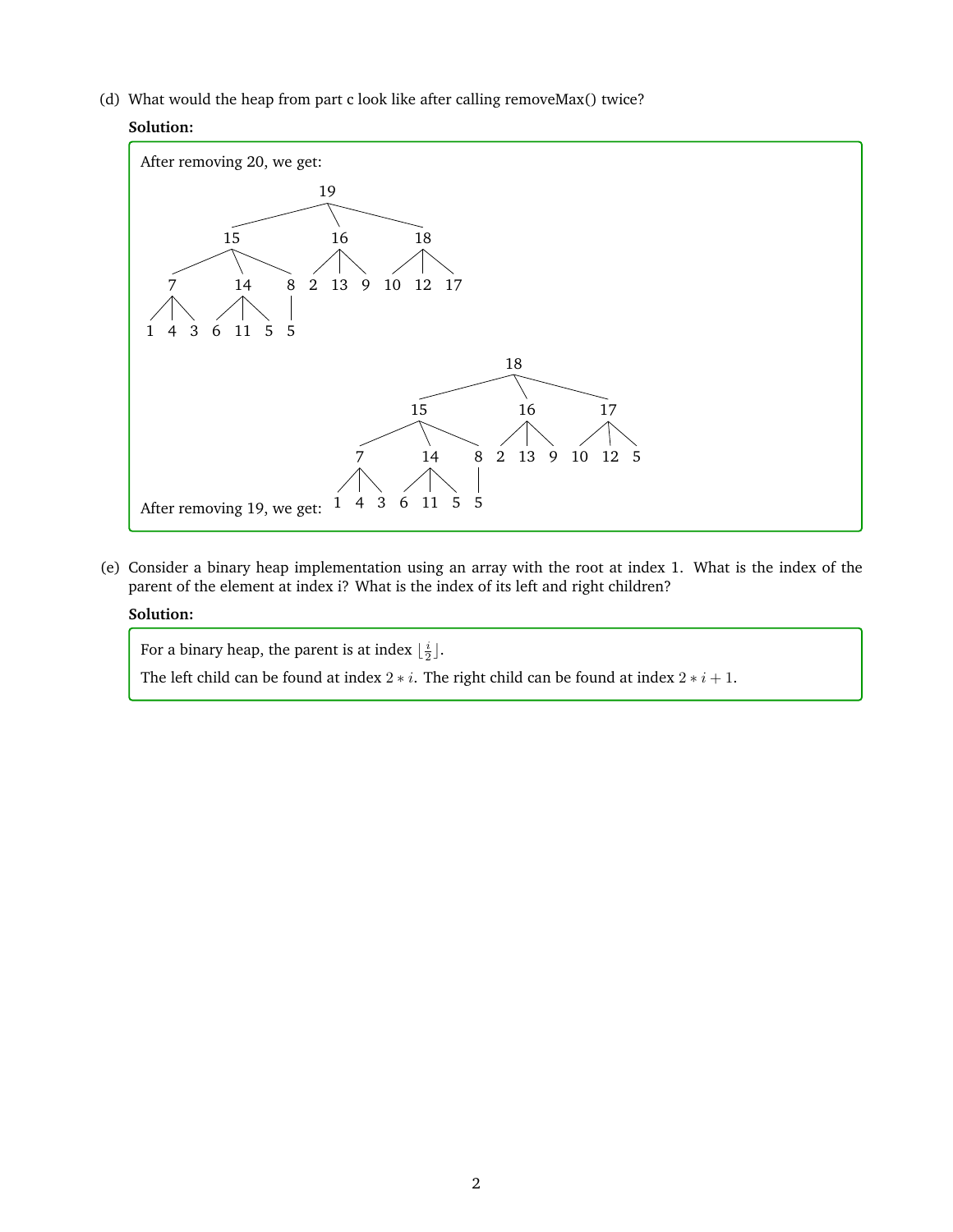(f) Consider a binary heap implementation using an array with the root at index 1. Fill in the blanks for the insert method below:

```
int[] elements = ...;
int size = ...;
public static void insert(int num) {
  int k = size++;elements[k] = num;while (k > 1 && elements[_________] > elements[_________]) {
    // Swap the element with its parent
    int temp = elements[k];
    \text{elements}[k] = \text{elements}[\dots];
    \text{elements}[\_\_\_\_\_\_\_\_\_\_\] = \text{temp};k = ________;
  }
}
```
# **Solution:**

To access the parent of a node at index k, we can divide the index by 2.

```
int[] elements = ...;
int size = ...;
public static void insert(int num) {
 int k = size++;elements[k] = num;while (k > 1 \& elements[k] > elements[k / 2]) {
   // Swap the element with its parent
    int temp = elements[k];
   elements[k] = elements[k / 2];
   elements[k / 2] = temp;
   k = k / 2;}
}
```
# **Big-**O **BST, B-Tree, Left-Leaning Red-Black (LLRB) Tree**

## **0.1. Runtime**

Write down a tight big-O for each of the following operation. Unless otherwise noted, give a bound in the worst case.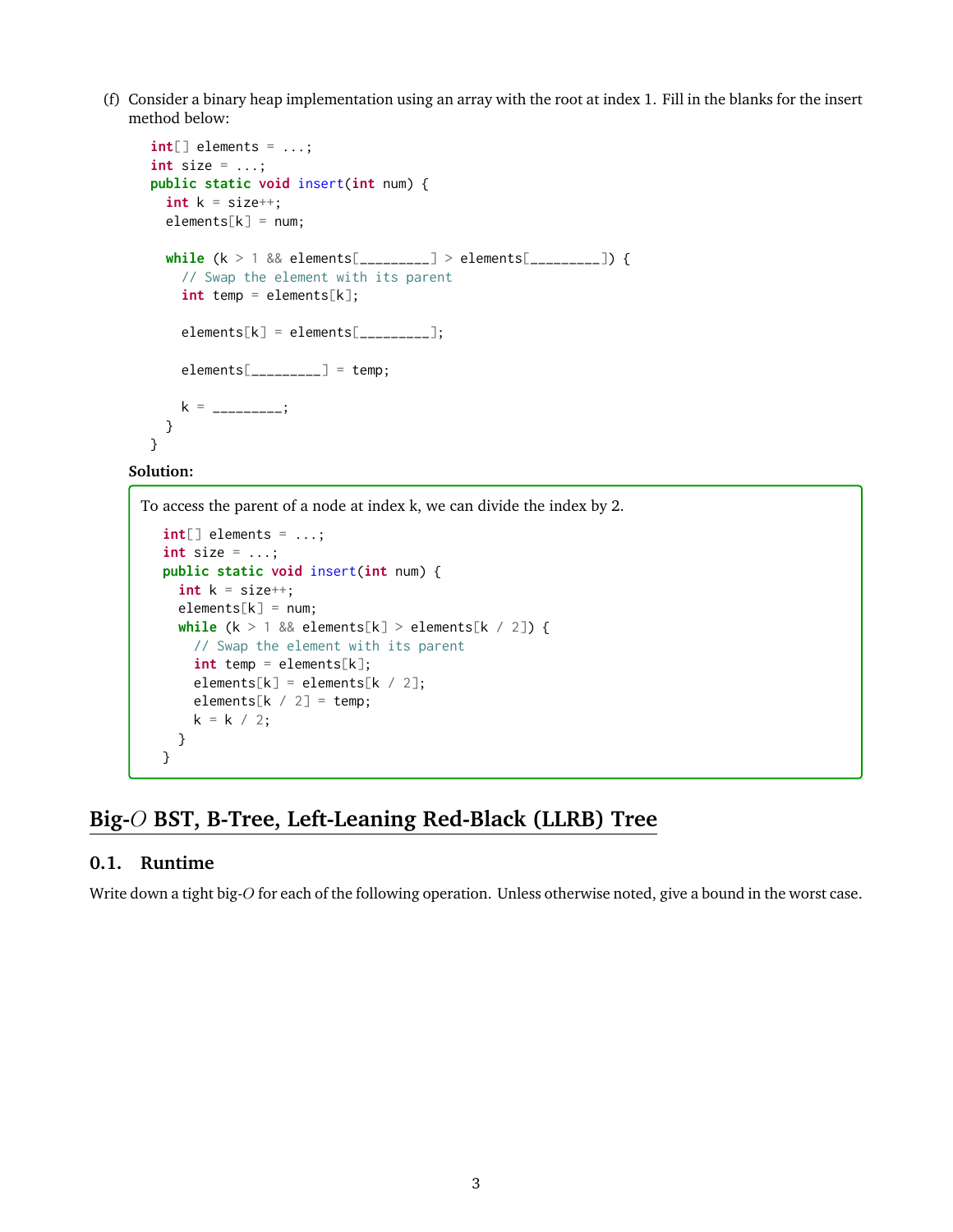(a) Insert and find in a BST Insert :  $O($   $)$  Find :  $O($   $)$  One sentence Explanation:

#### **Solution:**

Insert :  $O(n)$  Find :  $O(n)$  One sentence Explanation: This is unintuitive, since we commonly say that find() in a BST is "log(n)", but we're asking you to think about worst-case situations. The worst-case situation for a BST is that the tree is a linked list, which causes find() to reach O (n).

(b) Insert and find in a 2-3 Tree Insert :  $O(\underline{\hspace{2cm}})$  Find :  $O(\underline{\hspace{2cm}})$  One sentence Explanation:

#### **Solution:**

Insert :  $O(log(n))$  Find :  $O(log(n))$  One sentence Explanation: The main advantage with 2-3 trees is that it is self-balanced as opposed to a BST. Due to this, the worst case time-complexity of operations such as search and insertion is  $O(log(n))$  as the height of a 2-3 tree is  $O(log(n))$ .

(c) Insert and find in a LLRB Tree Insert :  $O(\underline{\hspace{1cm}})$  Find :  $O(\underline{\hspace{1cm}})$  One sentence Explanation:

#### **Solution:**

Insert :  $O(log(n))$  Find :  $O(log(n))$  One sentence Explanation: Red-Black trees are guaranteed to be balanced, so the worst case is we need to traverse the height of the tree.

(d) Find the minimum value in a LLRB tree containing n elements  $O($ ) One sentence Explanation:

#### **Solution:**

 $O($  ) One sentence Explanation: We can find the minimum value by starting from the root and constantly traveling down the left-most branch.

(e) Find the k-th largest item in a LLRB tree containing n elements  $O(\underline{\hspace{2cm}})$  One sentence Explanation:

#### **Solution:**

 $O(\underline{\hspace{2cm}})$  One sentence Explanation: If we're located at a node, we have no idea how many elements are located on the left vs right and need to do a traversal to find out. In the worst case, we end up potentially needing to visit every node.

(f) List elements of LLRB tree in sorted otder  $O($   $)$  One sentence Explanation:

# **Solution:**

 $O($   $)$  One sentence Explanation: We can just perform an in order traversal of the tree once, listing the contents of each node seen in the traversal.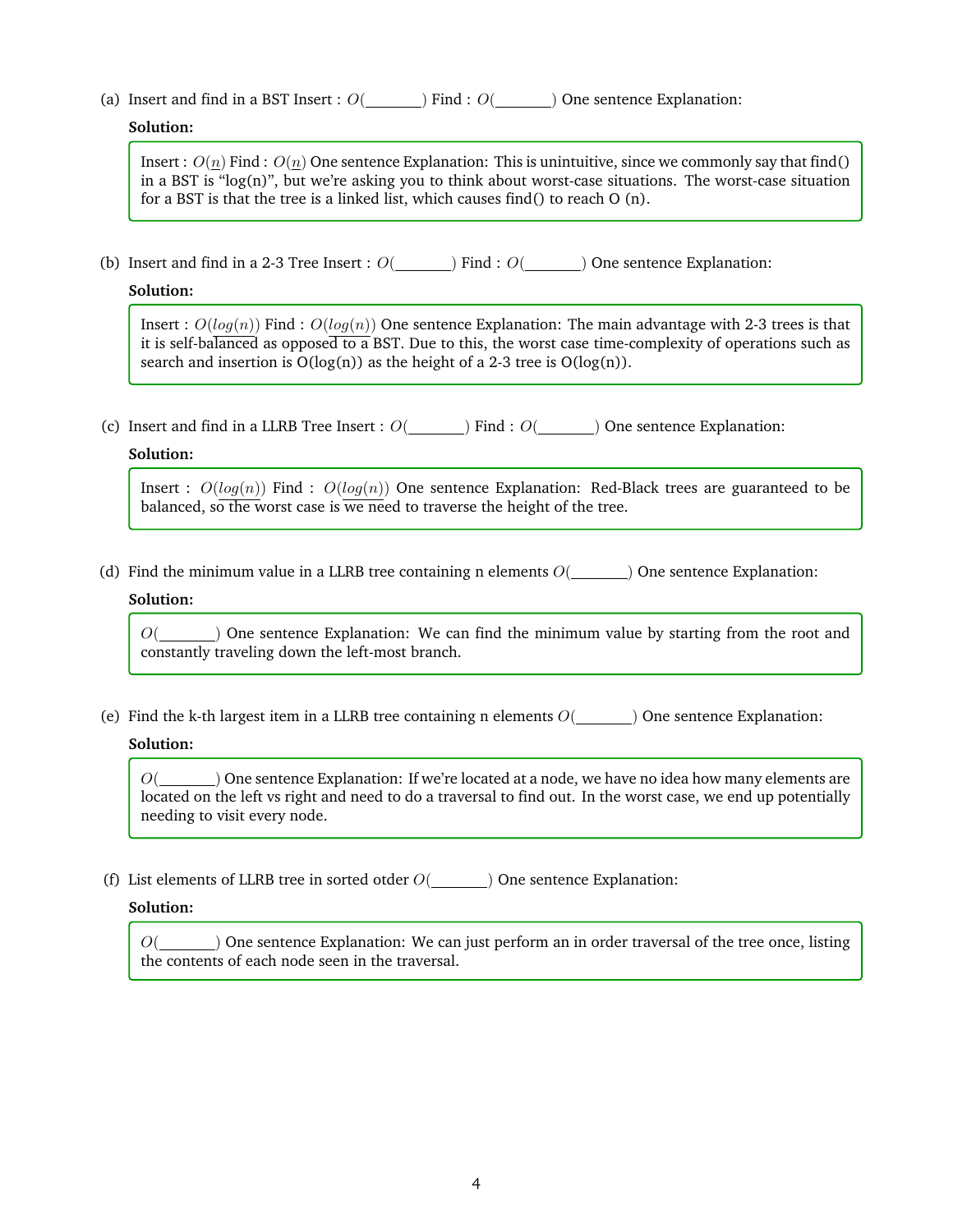# **0.2. Dictionaries Comparison**

(a) What are the similarities in the constraints on the data type you can store in a B-Tree and Red-Black Tree? **Solution:**

They require that keys be orderable and no duplicates.

(b) When is using a Red-Black Tree preferred over a BST? **Solution:**

One of Red-Black's advantages over BST is that it has an asymptotically efficient find() even in the worstcase.

(c) When is using a BST preferred over a Red-Black Tree? **Solution:**

However, if you know that find() won't be called frequently on the BST, or if you know the keys you receive are sufficiently random enough that the BST will stay balanced, you may prefer a BST since it would be easier to implement. Since we also don't need to worry about performing rotations and keeping track of red/black links, using a BST could be a constant factor faster compared to using a Red-Black tree.

(d) When is a Red-Black tree preferred over another dictionary implementation, such as a HashMap? **Solution:**

A perk over HashMaps is that with Red-Black trees, you can iterate over the keys in sorted order. Red-Black trees have a better worst case bounds for insert, delete, and remove, since they are always balanced; while hashtables can have O (n) operations in the worst case. When the hash function works well, though, hash tables are more efficient (O (1) operations).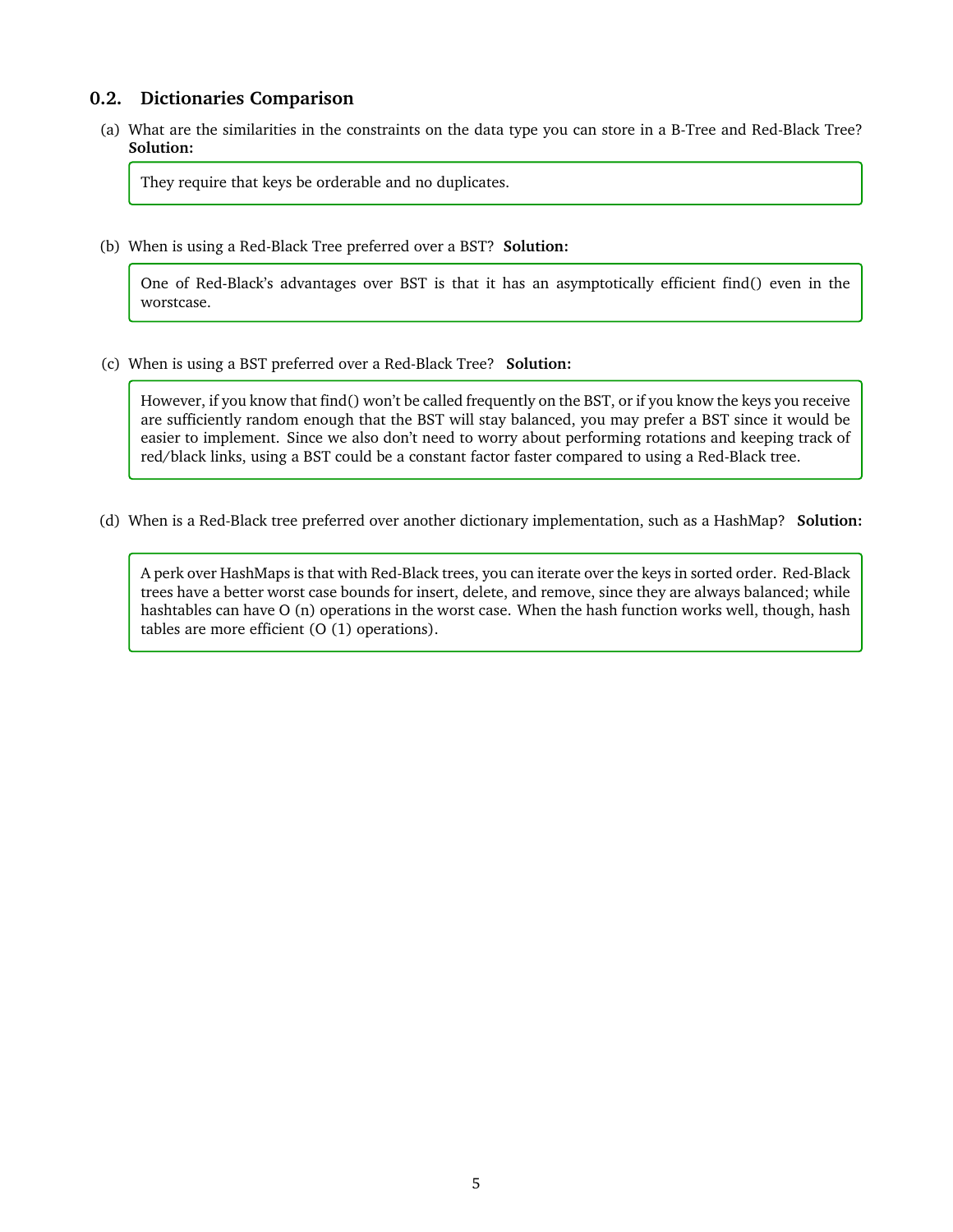# **0.3. Design Choice**

- (a) Imagine a database containing information about all trains leaving the Washington Union station on Monday. Each train is assigned a departure time, a destination, and a unique 8-digit train ID number. What data structures you would use to solve each of the following scenarios. Depending on scenario, you may need to either (a) use multiple data structures or (b) modify the implementation of some data structure. Justify your choice.
- (b) Suppose the schedule contains 200 trains with 52 destinations. You want to easily list out the trains by destination. **Solution:**

One solution would be to use a dictionary where the keys are the destination, and the value is a list of corresponding chains. Any dictionary implementation would work. Alternatively, we could modify a separate chaining hash table so it has a capacity of exactly 52 and does not perform resizing. If we then make sure each destination maps to a unique integer from 0 to 51 and hash each train based on this number, we could fill the table and simply print out the contents of each bucket. A third solution would be to use a BST or Red-Black tree and have each train be compared first based on destination then based on their other attributes. Once we insert the trains into a tree, we can print out the trains sorted by destination by doing an in-order traversal.

(c) In the question above, trains were listed by destination. Now, trains with the same destination should further be sorted by departure time **Solution:**

Regardless of which solution we modify, we would first need to ensure that the train objects are compared first by destination, and second by departure time. We can modify our first solution by having the dictionary use a sorted set for the value, instead of a list. (The sorted set would be implemented using a BST or a Red-Black tree). We can modify our second solution in a similar way by using specifically a BST or a Red-Black tree as the bucket type. Our third solution actually requires no modification: if the trains are now compared first by destination and second by departure time, the Red-Black and BST tree's iterator will naturally print out the trains in the desired order.

(d) A train station wants to create a digital kiosk. The kiosk should be able to efficiently and frequently complete look-ups by train ID number so visitors can purchase tickets or track the location of a train. The kiosk should also be able to list out all the train IDs in ascending order, for visitors who do not know their train ID. Note that the database of trains is not updated often, so the removal and additions of new trains happen infrequently (aside from when first populating your chosen DS with trains). **Solution:**

Here, we would use a dictionary mapping the train ID to the train object. We would want to use either a Red-Black tree or a BST, since we can list out the trains in sorted order based on the ID. Note that while the Red-Black tree theoretically is the better solution according to asymptotic analysis, since it's guaranteed to have a worst-case runtime of  $O(log(n))$ , a BST would be a reasonable option to investigate as well. big-O analysis only cares about very large values of  $n$ , since we only have 200 trains, big-O analysis might not be the right way to analyze this problem. Even if the binary search tree ends up being degenerate, searching through a linked list of only 200 element is realistically going to be a fast operation. What's actually best will depend on the libraries you already have written, what hardware you actually run on, and how you want to balance code that will be sustainable if you get more trains vs. code that will be easy to understand and check for bugs right now.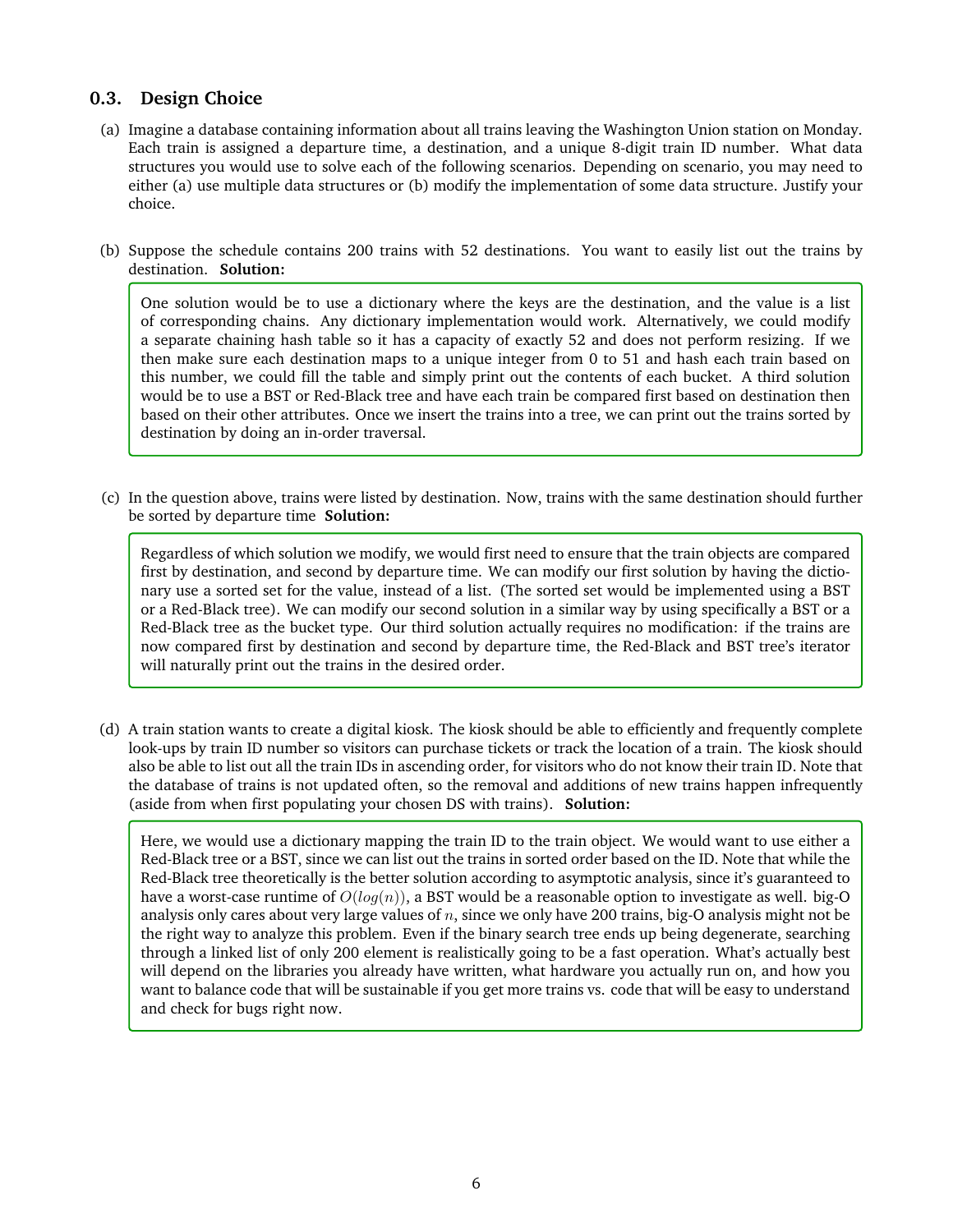# **Hashing**

# **0.4. Hash table insertion**

For each problem, insert the given elements into the described hash table. Do not worry about resizing the internal array.

(a) Suppose we have a hash table that uses separate chaining and has an internal capacity of 12. Assume that each bucket is a linked list where new elements are added to the front of the list.

Insert the following elements in the EXACT order given using the hash function  $h(x) = 4x$ :

$$
0, 4, 7, 1, 2, 3, 6, 11, 16
$$

# **Solution:**

| To make the problem easier for ourselves, we first start by computing the hash values and initial indices: |          |      |                     |  |  |
|------------------------------------------------------------------------------------------------------------|----------|------|---------------------|--|--|
|                                                                                                            | key      | hash | index (pre probing) |  |  |
|                                                                                                            | $\Omega$ | 0    |                     |  |  |
|                                                                                                            | 4        | 16   |                     |  |  |
|                                                                                                            | 7        | 28   |                     |  |  |
|                                                                                                            |          | 4    |                     |  |  |
|                                                                                                            | 2        | 8    | 8                   |  |  |
|                                                                                                            | 3        | 12   |                     |  |  |
|                                                                                                            | 6        | 24   |                     |  |  |
|                                                                                                            | 11       | 44   | 8                   |  |  |
|                                                                                                            | 16       | 64   |                     |  |  |
| The state of the internal array will be                                                                    |          |      |                     |  |  |
| $16 \rightarrow 1 \rightarrow 7 \rightarrow 4$<br>$11\rightarrow2$<br>$6 \rightarrow 3 \rightarrow 0$      |          |      |                     |  |  |

(b) Suppose we have a hash table that uses linear probing and has an internal capacity of 13.

Insert the following elements in the EXACT order given using the hash function  $h(x) = 3x$ :

2, 4, 6, 7, 15, 13, 19

#### **Solution:**

| Again, we start by forming the table:                                                                                                                    |      |                        |  |  |  |  |
|----------------------------------------------------------------------------------------------------------------------------------------------------------|------|------------------------|--|--|--|--|
| key                                                                                                                                                      | hash | index (before probing) |  |  |  |  |
| 2                                                                                                                                                        | 6    | 6                      |  |  |  |  |
| 4                                                                                                                                                        | 12   | 12                     |  |  |  |  |
| 6                                                                                                                                                        | 18   | 5                      |  |  |  |  |
| 7                                                                                                                                                        | 21   | 8                      |  |  |  |  |
| 15                                                                                                                                                       | 45   | 6                      |  |  |  |  |
| 13                                                                                                                                                       | 39   |                        |  |  |  |  |
| 19                                                                                                                                                       | 57   | 5                      |  |  |  |  |
| Next, we insert each element into the internal array, one-by-one using linear probing to resolve collisions.<br>The state of the internal array will be: |      |                        |  |  |  |  |
| 3                                                                                                                                                        |      | 15<br>19<br>b          |  |  |  |  |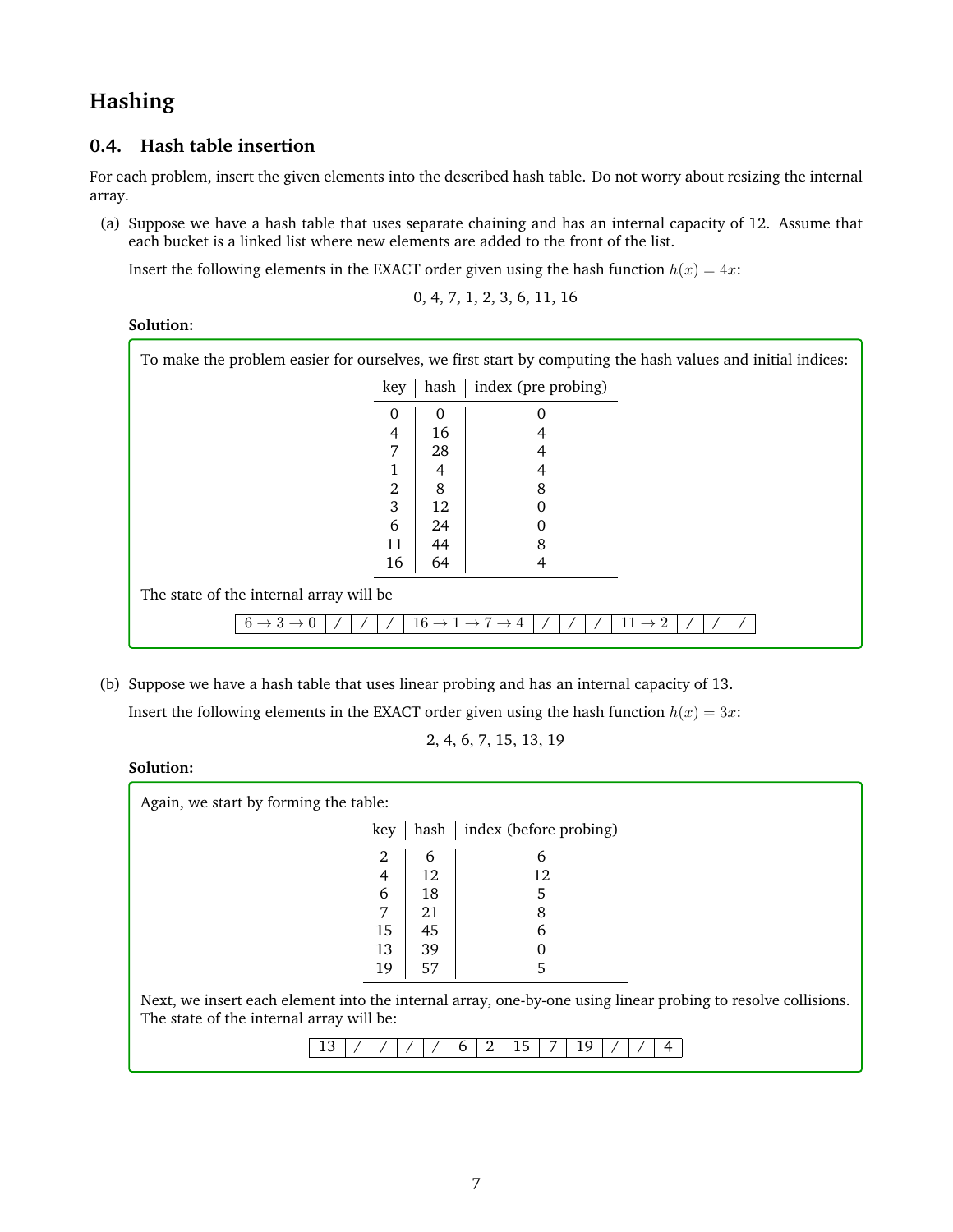(c) Suppose we have a hash table that uses quadratic probing and has an internal capacity of 10. Insert the following elements in the EXACT order given using the hash function  $h(x) = x$ :

0, 1, 2, 5, 15, 25, 35

# **Solution:**



(d) Suppose we have a hash table implemented using separate chaining. This hash table has an internal capacity of 10. Its buckets are implemented using a linked list where new elements are appended to the end. Do not worry about resizing.

Show what this hash table internally looks like after inserting the following key-value pairs in the order given using the hash function  $h(x) = x$ :

$$
(1, a), (4, b), (2, c), (17, d), (12, e), (9, e), (19, f), (4, g), (8, c), (12, f)
$$

**Solution:**



# **0.5. Evaluating hash functions**

Consider the following scenarios.

(a) Suppose we have a hash table with an initial capacity of 12. We resize the hash table by doubling the capacity. Suppose we insert integer keys into this table using the hash function  $h(x) = 4x$ .

Why is this choice of hash function and initial capacity suboptimal? How can we fix it?

#### **Solution:**

Notice that the hash function will initially always cause the keys to be hashed to at most one of three spots: 12 is evenly divided by 4.

This means that the likelihood of a key colliding with another one dramatically increases, decreasing performance.

This situation does not improve as we resize, since the hash function will continue to map to only a fourth of the available indices.

We can fix this by either picking a new hash function that's relatively prime to 12 (e.g.  $h(x) = 5x$ ), by picking a different initial table capacity, or by resizing the table using a strategy other then doubling (such as picking the next prime that's roughly double the initial size).